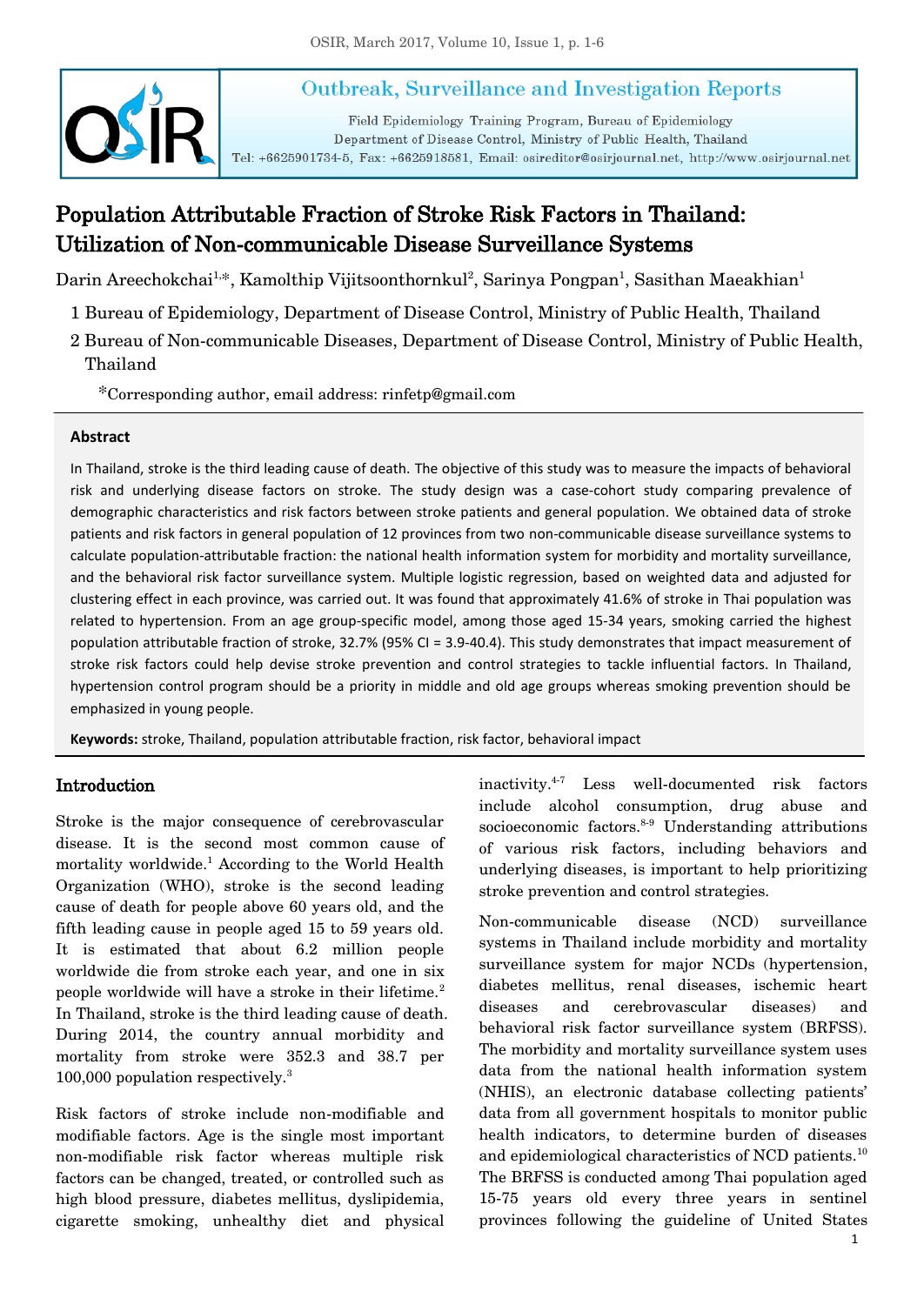Centers for Disease Control and Prevention (US  $CDC$ <sup>11</sup> and STEPwise approach to chronic disease risk factor surveillance (STEPS) of WHO. 12

Although multiple risk factors of stroke have been documented worldwide including Thailand<sup>13-14</sup>, to the best of our knowledge, impacts of those known risk factors on stroke in Thailand have never been assessed quantitatively. The objective of this study was to measure the impacts of behavioral risk and underlying disease factors on stroke using the data of patients from NHIS and general population recruited in BRFSS to calculate population attributable fraction (PAF).

### Methods

This study was conducted as a case-cohort study based on the secondary data. The first database was information on stroke patients included in surveillance evaluation of NHIS in 2014 conducted by local surveillance team<sup>15</sup>. The second database was the general population from BRFSS conducted by the Bureau of Non-communicable Diseases, Department of Disease Control in 2015, exploring lifetime behavioral risk factors of NCDs. Since the two databases were anonymous, de-identified and unlinked, the ethical approval was not applied.

The study areas were 12 provinces throughout Thailand where BRFSS was conducted (Figure 1). The study populations were Thai residents aged 15- 79 years old from the two surveillance systems.



**Figure 1. Geographical distribution of 12 provinces in Thailand covered in this study**

Stroke patients' data were collected from NHIS by selecting ICD-10 of I60-69. Additional information was also extracted from the findings of surveillance evaluation. Variables included residential province, age, gender, year of stroke diagnosis, history of tobacco consumption and underlying diseases such as hypertension and diabetes mellitus. Information of behavioral risk factors and underlying diseases among general population were obtained from BRFSS. Tobacco smokers were defined as persons who had history of regular smoking documented in NHIS or reported smoking at least 100 cigarettes in their lifetime to BRFSS.<sup>16</sup>

Demographic characteristics and prevalence of risk factors were described and compared between stroke patients and general population. Since complex survey designs with different sampling fractions were used in the original databases of the two surveillance systems, weighted prevalence calculation using size of stroke patients and total population was performed to obtain overall estimates of 12 provinces. In bi-variate analysis, chi-square test was used for comparing patients and population characteristics. In multivariable analysis, multiple logistic regression based on the weighted data and adjusted for clustering effect in each province was carried out to determine exposure odds ratios (OR) and PAFs, including 95% confidence intervals. PAFs were calculated using the following formula: $17$ 

 $PAF = (Exposure prevalence among cases) x (RR - 1)/RR$ 

where RR is risk ratio. Since OR from the case-cohort design could be used to estimate  $RR$ ,<sup>18</sup> RR in the formula was replaced with OR when calculating PAFs in this study.

Overall, age group-specific multivariable models were developed and factors included in the models were known risk factors of stroke based on the previous literature. STATA version 14 was used for all data analyses.

#### Results

There were 3,041 stroke patients reported in NHIS. About 59.6% were male and 57.2% were 60 years or older. Their demographic characteristics were significantly different from those of general population in BRFSS database, in which 48.3% were male and mostly aged 35-59 years old. Prevalence of hypertension and diabetes mellitus in stroke patients were higher than those among general population while prevalence of hypertension was particularly higher than 50% among stroke patients. Overall, there was no significant difference of tobacco smoking between two groups (Table 1).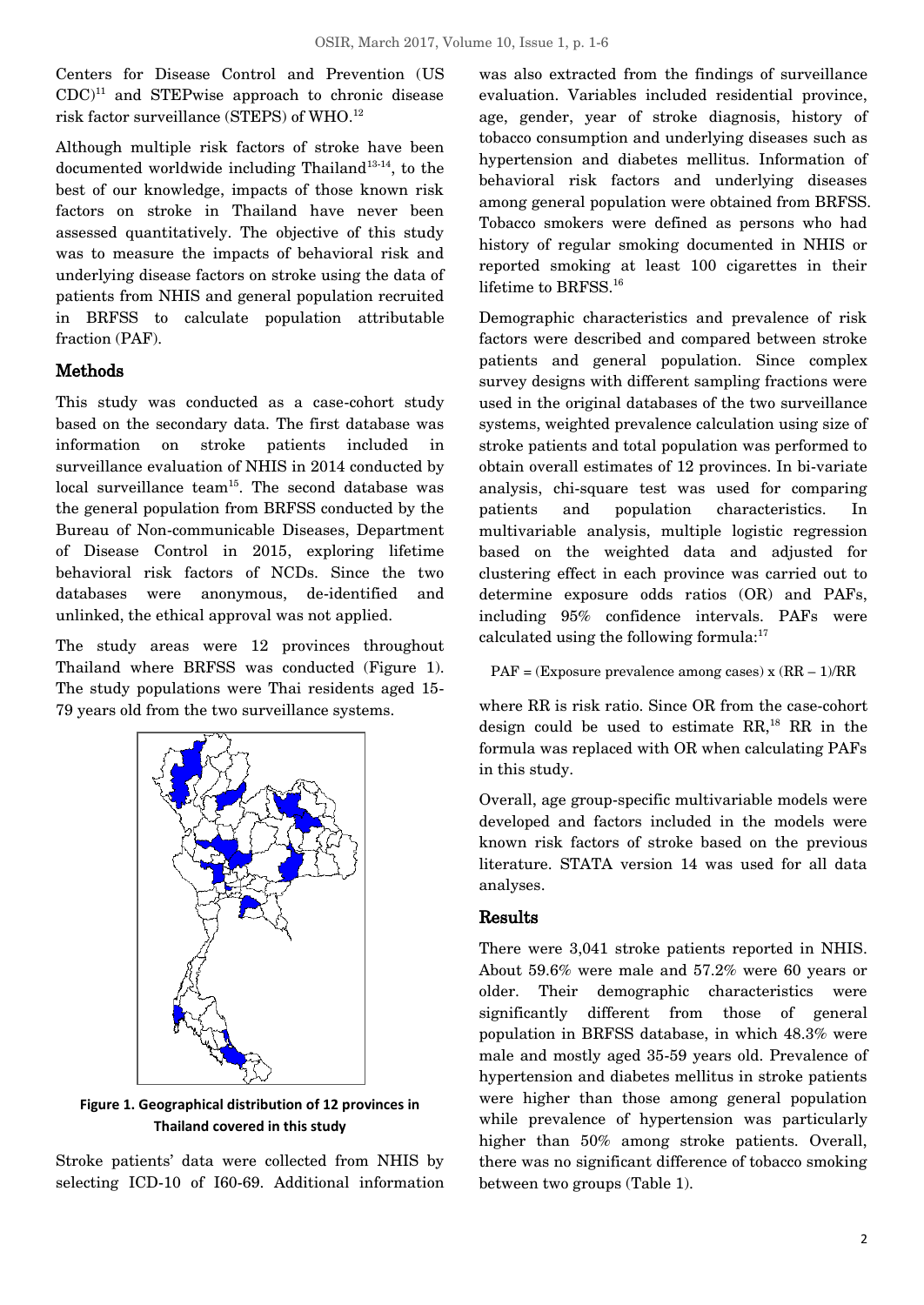|                                          | <b>Weighted proportion (Percent)</b>          |                                                    |         |
|------------------------------------------|-----------------------------------------------|----------------------------------------------------|---------|
| <b>Characteristic and risk</b><br>factor | Stroke patients <sup>a</sup><br>$(n = 3,041)$ | General population <sup>b</sup><br>$(n = 10, 752)$ | P-value |
| Male                                     | 59.6                                          | 48.3                                               | < 0.001 |
| Age group (years)                        |                                               |                                                    | < 0.001 |
| 15-34                                    | 2.8                                           | 35.6                                               |         |
| $35 - 59$                                | 40.0                                          | 47.8                                               |         |
| 60 or more                               | 57.2                                          | 16.5                                               |         |
| Underlying diseases                      |                                               |                                                    |         |
| Hypertension                             | 57.8                                          | 16.9                                               | < 0.001 |
| Diabetes mellitus                        | 23.5                                          | 8.5                                                | < 0.001 |
| Tobacco smoking                          | 33.2                                          | 26.9                                               | 0.22    |

<sup>a</sup> Weighted by number of total stroke patients in the national health information system

 $b$  Weighted by number of total population 2014, mid-year population statistics 2014, Civil Registration, Ministry of Interior

In case-cohort comparison, multiple logistic regression, which was weighted and adjusted for clustering effects, showed that male and age were baseline risk factors. Males had about 2-fold higher risk of stroke than female. OR of 35-59 years age group and 60 years or more, compared with those 15- 34 years old, were 3.4 (95% CI = 2.5-4.6) and 8.5 (95%  $CI = 6.0-12.1$  respectively. For modifiable risk factors, hypertension carried the highest OR, 3.6 (95% CI = 2.6-5.0) whereas tobacco smoking was not identified as a significant risk in the data analysis. The greatest PAF of stroke among Thai population was 41.6% for hypertension (Table 2).

Age group-specific multivariable model estimating PAF of stroke for hypertension, diabetes mellitus and tobacco smoking showed that hypertension carried the highest PAF of stroke among Thai population aged 35-59 years and 60 years or more, 44.0% (95%  $CI = 39.6-47.1$  and  $32.4\%$  (95\%  $CI = 17.7-43.1$ ) respectively. While there was no statistically

significant association between tobacco smoking and the disease in the overall model (Table 2), different finding was found in the age group-specific model. Among those aged 15-34 years, OR of tobacco smoking were  $4.1 (95\% \text{ CI} = 1.1 - 15.0)$  (Table 3).

As shown in the figure 2, this significant association led tobacco smoking to being the most influent risk factor with highest PAF of stroke,  $32.7\%$  (95% CI = 3.9-40.4) in this youngest age group, instead of hypertension, which PAF was  $22.9\%$  (95% CI = 19.8-23.8).

### **Discussion**

Even though risk factors of stroke have been clearly identified in many populations worldwide which help guiding appropriate prevention and control strategies, $19-20$  Thailand should determine the impacts of various risk factors on stroke among populations to adapt prevention and control policies that are relevant to the national context especially when

Table 2. Multiple logistic regression, weighted<sup>a</sup> and adjusted for clustering effects<sup>b</sup>, of stroke risk factors between patients and **general population (case-cohort comparison) and population attributable fraction in 12 provinces of Thailand, 2014-2015**

| <b>Risk factor</b> | Prevalence among stroke<br>patients (%) | Adjusted OR (95% CI) | <b>PAF percent</b>           |
|--------------------|-----------------------------------------|----------------------|------------------------------|
| Male               | 59.6                                    | $2.04(1.59-2.65)$    | $\qquad \qquad \blacksquare$ |
| Age group (years)  |                                         |                      |                              |
| $15 - 34$          | 2.8                                     | reference            |                              |
| $35 - 59$          | 40.0                                    | $3.38(2.47-4.61)$    | $\overline{\phantom{a}}$     |
| 60 or more         | 57.2                                    | 8.53 (6.01-12.12)    | $\overline{\phantom{0}}$     |
| Hypertension       | 57.8                                    | 3.56 (2.55-4.97)     | 41.6                         |
| Diabetes mellitus  | 23.5                                    | $1.68(1.29-2.27)$    | 9.5                          |
| Tobacco smoking    | 33.2                                    | $1.26(0.61-2.60)$    | 6.9                          |

<sup>a</sup> Weighted by number of total stroke patients in the national health information system and number of total population 2014, mid-year population statistics 2014, Civil Registration Section, Ministry of Interior

**b** Adjusted for clustering effect in each province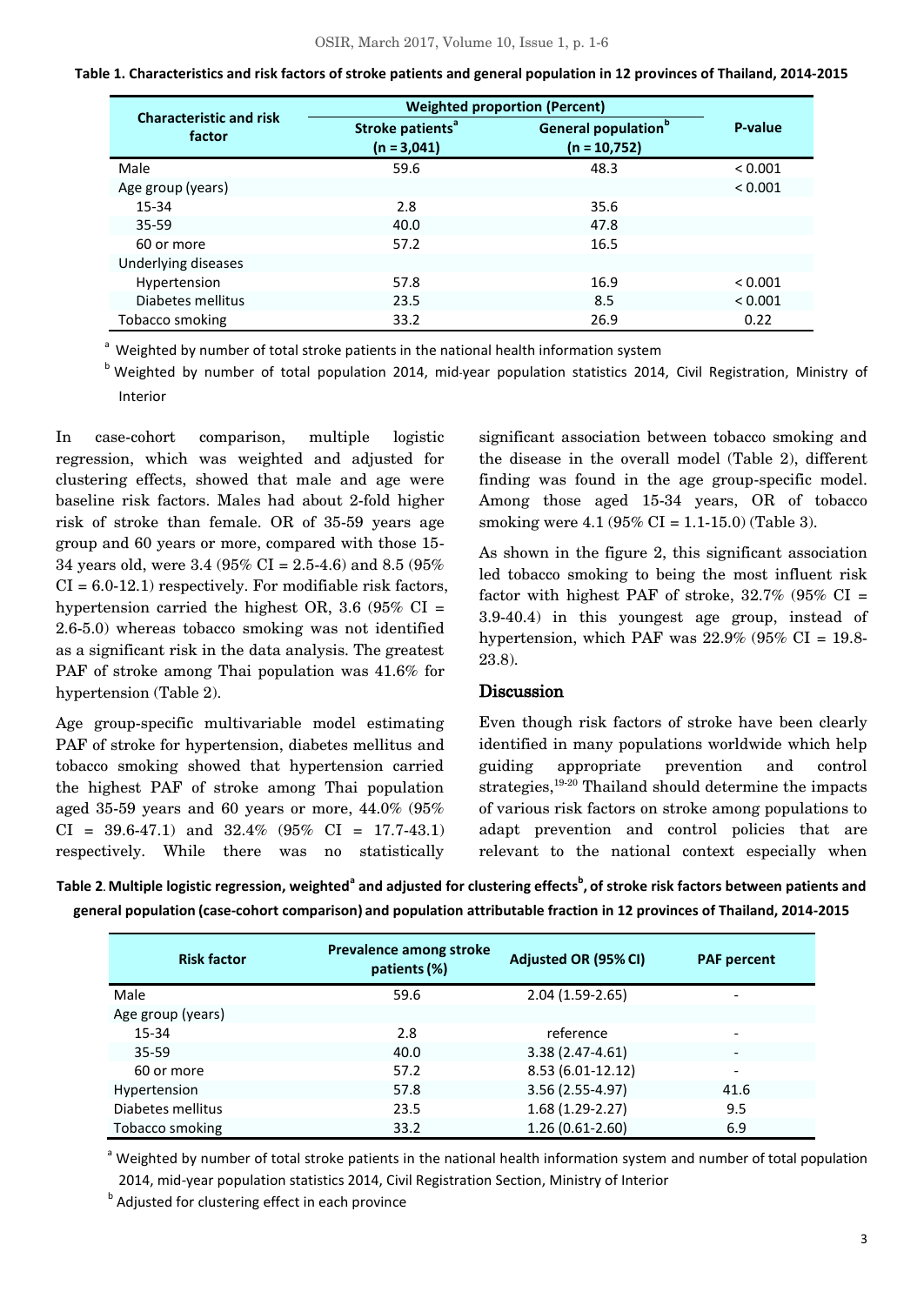**Table 3. Age group-specific multiple logistic regression, weighted<sup>a</sup> and adjusted for clustering effect<sup>b</sup> , of stroke risk factors between patients and general population (case-cohort comparison) and population attributable fraction in 12 provinces of Thailand, 2014-2015**

| <b>Risk factor</b> | Adjusted odds ratio of age in years (95% CI) |                     |                     |  |
|--------------------|----------------------------------------------|---------------------|---------------------|--|
|                    | $15 - 34$                                    | $35 - 59$           | 60 or more          |  |
| Male               | $0.79(0.31-2.03)$                            | $2.29(1.62-3.24)$   | $1.82(1.46-2.29)$   |  |
| Hypertension       | 16.84 (5.44-52.18)                           | $5.31(3.73 - 7.56)$ | $2.13(1.37-3.29)$   |  |
| Diabetes mellitus  | 3.77 (0.31-46.23)                            | $1.65(1.20-2.28)$   | $1.65(1.15-2.37)$   |  |
| Tobacco smoking    | 4.14 (1.14-15.04)                            | $1.39(0.68-2.84)$   | $0.99(0.42 - 2.35)$ |  |

<sup>a</sup> Weighted by number of total stroke patients in the national health information system and number of total population 2014, mid-year population statistics 2014, Civil Registration Section, Ministry of Interior

**b** Adjusted for clustering effect in each province



**Figure 2. Population-attributable fraction of stroke risk factors by age group in 12 provinces, Thailand, 2014-2015**

resources are limited. In our study, male and increasing age were important non-modifiable risk factors. As Thailand is becoming an aging society<sup>21</sup>, burden of stroke and its related health care costs would be increasing consequentially. Therefore, stroke primary prevention should be emphasized and directed to appropriate target populations.

Similar to other studies in Asia, Middle East and North Africa,<sup>7,22</sup> hypertension was a major modifiable risk factor of stroke. The prevalence of hypertension among stroke patients was about 3-fold higher than general population. Furthermore, in this case-cohort comparison, hypertension also played a major role to stroke. Approximately 41.6% of stroke in Thai population was related to hypertension and PAF for hypertension was even more prominent in middleaged group of 35-59 years, 44.0%. Since the prevalence of hypertension in Thailand was 21.4% from the national health examination survey 2009 or more than 13 million of Thai people were living with high blood pressure<sup>23</sup>. Hypertension prevention and control programs should be seriously promoted, particularly in middle-aged group.

While there was no statistically significant association between tobacco smoking and the disease in the overall model, opposite finding was observed in the age group-specific model. Among those aged 15-34 years, smoking carried the highest PAF of stroke, 32.7%. Additionally, the annual incidence of stroke among Thai population aged 15-39 years was about three per  $100,000$  population.<sup>24</sup> Thus, if Thailand could implement successful smoking prevention and cessation interventions in young people, annual incidence of stroke in the young generation would be significantly reduced.

This study also showed a significant association between diabetes mellitus and stroke. The similar finding was documented in South-East Asia and Western Pacific regions of WHO.<sup>8</sup> However, in age group-specific multivariable model, PAFs were less than 10% for diabetes mellitus in all groups. Effects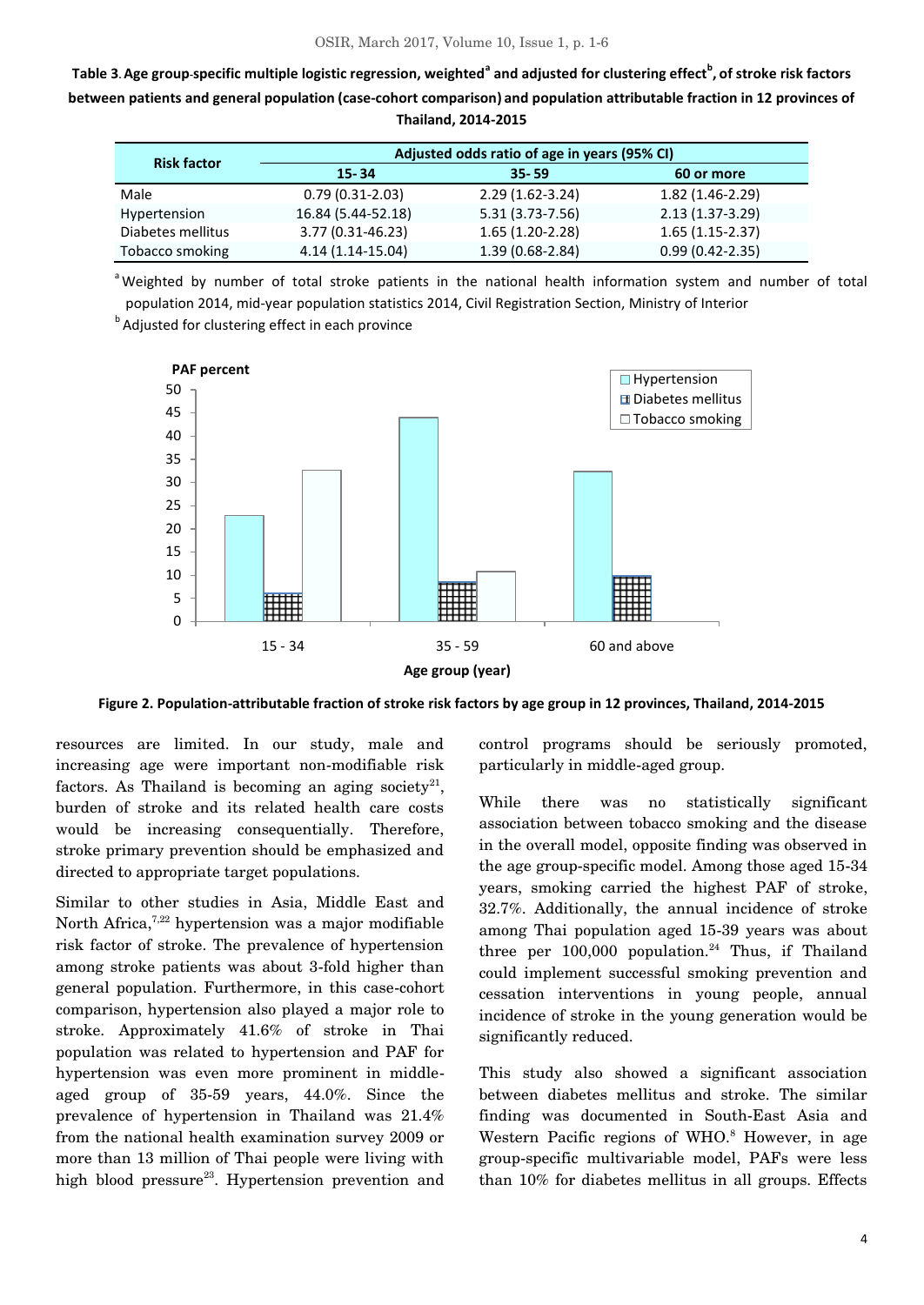of diabetic control could reduce risk of stroke in all age groups similarly.

This study has several limitations. Firstly, since the BRFSS was conducted in purposively selected provinces and we obtained stroke patients data of the same provinces from the NHIS 2014, there might be a concern about statistical representativeness of the national picture. However, 12 selected provinces are geographically distributed throughout Thailand, which could reflect diversity of the disease and its risk factors among regions in the country. Secondly, the use of secondary data from NHIS 2014 could have resulted in selection bias as stroke patients who had not visited any hospitals would not have been captured in the database. Selection bias could also occur among BRFSS samples because the surveillance recruited only people who were alive. Lack of risk factor information among deaths may lead to underestimated prevalence of risk factors in general population. Thirdly, several risk factors such as dyslipidemia, obesity and physical inactivity were not recorded in NHIS properly, so we could not evaluate the prevalence and impact of these factors.

# Conclusion

This study demonstrates that measuring the impacts of stroke risk factors can help researchers devise stroke prevention and control strategies to tackle influential factors and pinpoint appropriate populations. In Thailand, hypertension control program should be a priority in middle and old age groups whereas smoking prevention and cessation interventions should be emphasized in young people.

# Acknowledgements

The authors thank the staff from Center of Information and Communication Technology, Ministry of Public Health, for providing NHIS data to serve the national NCD surveillance system. We also thank the staff from Bureau of Non-communicable Diseases, Department of Disease Control for supporting BRFSS data. Lastly, we thank public health officers in the Regional Offices of Disease Prevention and Control and the Bureau of Epidemiology, Department of Disease Control for conducting NCD surveillance evaluation to improve quality of NCD surveillance data.

# Suggested Citation

Areechokchai D, Vijitsoonthornkul K, Pongpan S, Maeakhian S. Population attributable fraction of stroke risk factors in Thailand: utilization of non-communicable disease surveillance systems. OSIR. 2017 Mar;10(1):1-6.

## References

- 1. Prasad K, Vibha D, Meenakshi. Cerebrovascular disease in South Asia - Part I: A burning problem. JRSM Cardiovasc Dis. 2012 Oct 31;1(7).1-7.
- 2. World Health Organization. Global status report on non-communicable diseases 2014. Geneva: World Health Organization, 2014 [cited 2015 Oct 9]. <http://apps.who.int/iris/bitstream/10665/148 114/1/9789241564854\_eng.pdf>.
- 3. Thailand. Bureau of Non-communicable Diseases. Department of Disease Control. Ministry of Public Health. Annual report 2015 [cited 2015 Nov 23]. <http://thaincd.com/document/file/download/p aper-manual/Annual-report-2015.pdf>.
- 4. Sacco RL, Benjamin EJ, Broderick JP, Dyken M, Easton DJ, Feinberg WM, et al. Risk factors. Stroke. 1997;28:1507-17.
- 5. Park TH, Ko Y, Lee SJ, Lee KB, Lee J, Han MK, et al. Identifying target risk factors using population attributable risks of ischemic stroke by age and sex. J Stroke. 2015 Sep;17(3):302-11.
- 6. Razvodovsky YE. Fraction of stroke mortality attributable to alcohol consumption in Russia. Adicciones. 2014;26(2):126-33.
- 7. Mirzajani M, Mirzaei M. Population attributable fraction of ischemic heart disease associated to hypertension in the Middle East and North Africa. JCHR. 2015;4(1):38-46.
- 8. Lee CM, Huxley RR, Lam TH, Martiniuk AL, Ueshema H, Pan WH, et al. Prevalence of diabetes mellitus and population attributable fractions for coronary heart disease and stroke mortality in the WHO South-East Asia and Western Pacific regions. Asia Pac J Clin Nutr. 2007;16(1):187-92.
- 9. Rėklaitienė R, Tamošiūnas A, Domarkienė S, Šopagienė D, Bacevičienė M, Juozulynas A, et al. Prevalence of risk factors, populationattributable fraction and risk of stroke among Kaunas middle aged population. Acta Medica Lituanica. 2006;13(1):47-52.
- 10. Ingun P, Narkpaichit C, Boongerd P. Thailand health information system improvement through universal health coverage implementation. Journal of the